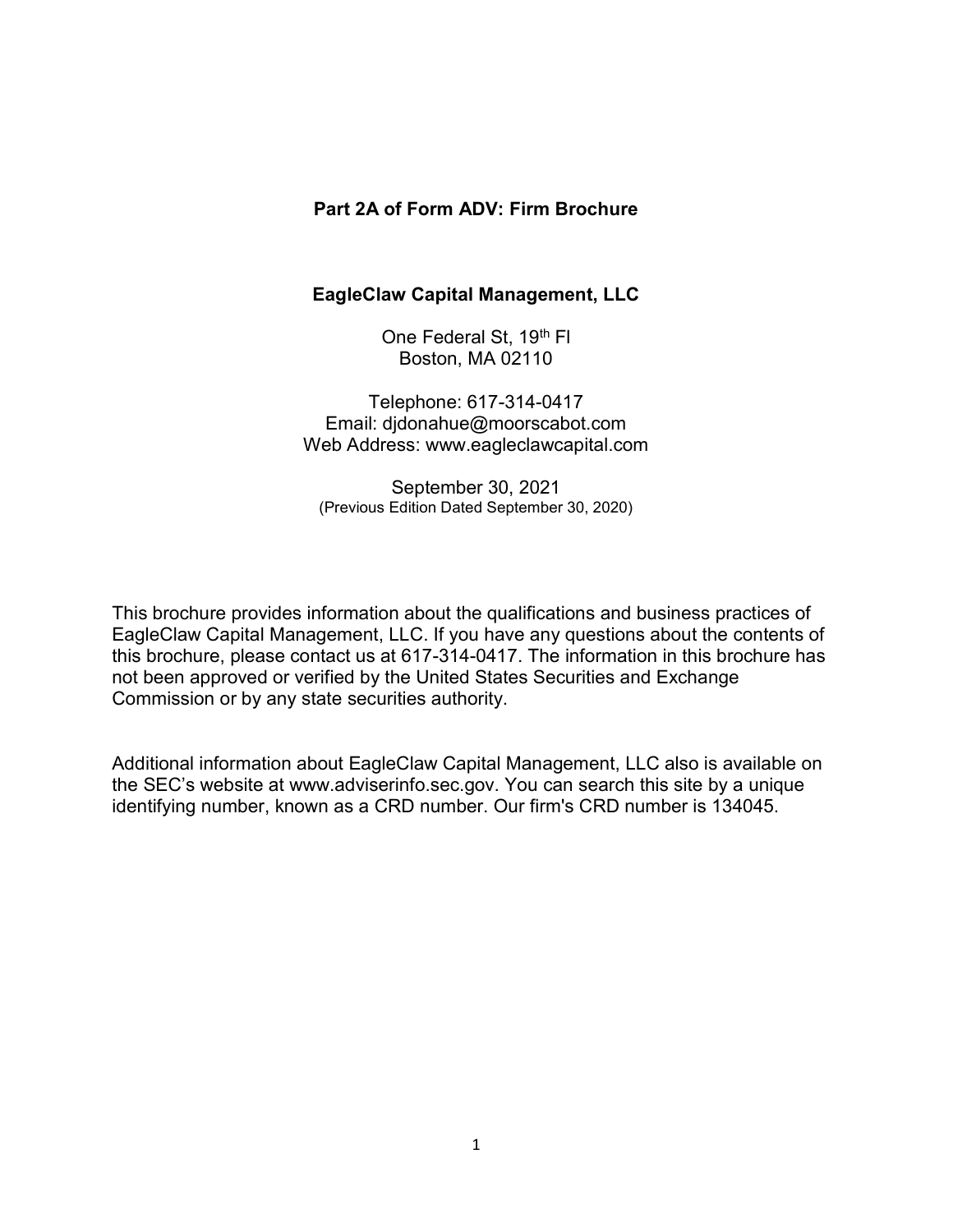## Item 2 Material Changes

This Firm Brochure, dated September 30, 2021, contains the following information not disclosed within the previous annual updated version dated September 30,2020:

Item 4, Advisory Business has been updated to disclose our assets under management as of June 30, 2020.

We will ensure that you receive a summary of any material changes to this and subsequent Brochures within 120 days of the close of our business's fiscal year. Furthermore, we will provide you with other interim disclosures about material changes as necessary.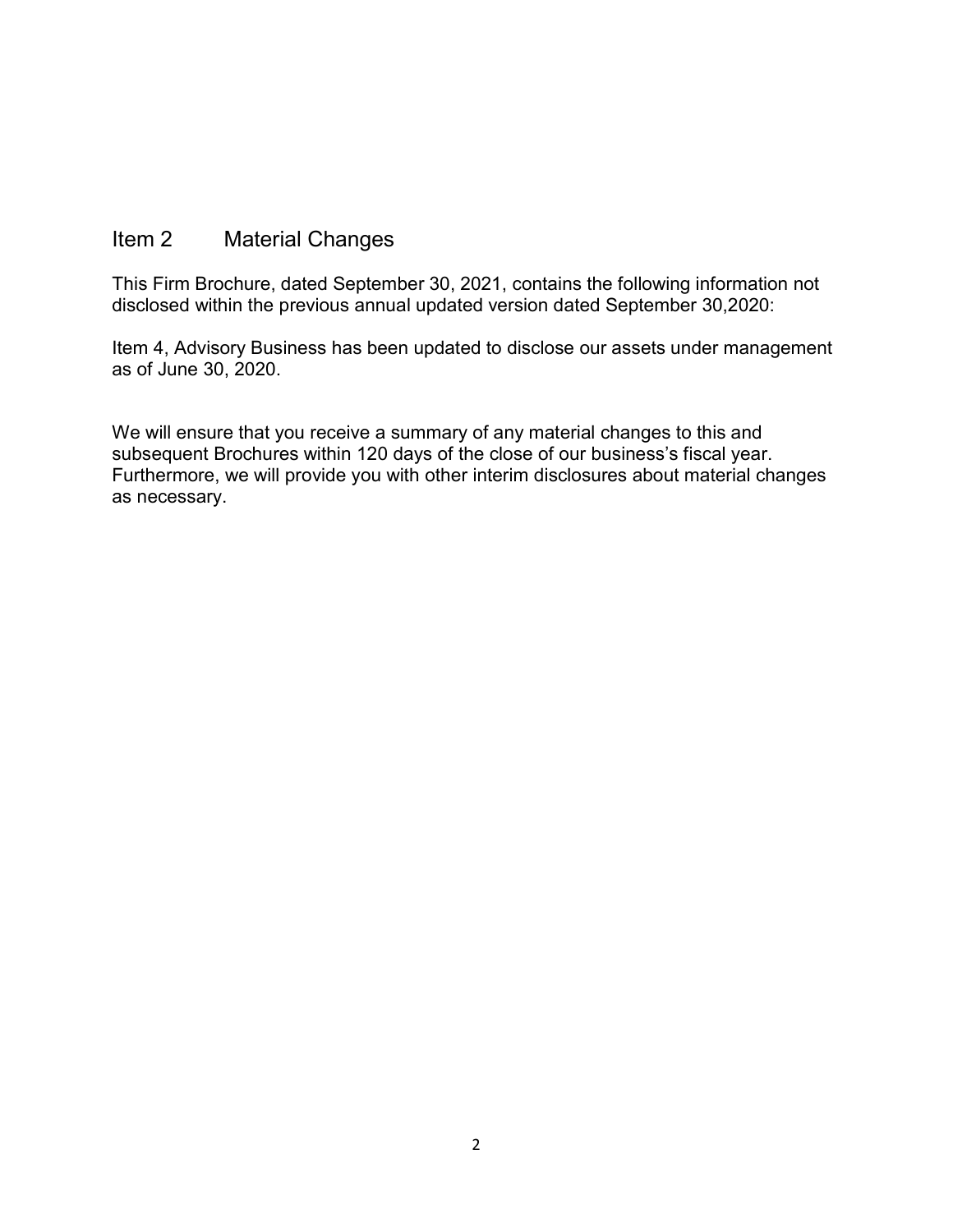# Item 3

| <b>Table of Contents</b> |                                                                                                 | Page           |
|--------------------------|-------------------------------------------------------------------------------------------------|----------------|
| Item 1                   | <b>Cover Page</b>                                                                               | $\mathbf{1}$   |
| Item <sub>2</sub>        | <b>Material Changes</b>                                                                         | $\overline{2}$ |
| Item 3                   | <b>Table of Contents</b>                                                                        | 3              |
| Item 4                   | <b>Advisory Business</b>                                                                        | 4              |
| Item 5                   | Fees and Compensation                                                                           | 6              |
| Item 6                   | Performance-Based Fees and Side-By-Side Management                                              | 9              |
| Item 7                   | <b>Types of Clients</b>                                                                         | 9              |
| Item 8                   | Methods of Analysis, Investment Strategies and Risk of Loss                                     | 9              |
| Item 9                   | <b>Disciplinary Information</b>                                                                 | 11             |
| Item 10                  | Other Financial Industry Activities and Affiliations                                            | 11             |
| Item 11                  | Code of Ethics, Participation or Interest in Client Transactions and<br><b>Personal Trading</b> | 11             |
| Item 12                  | <b>Brokerage Practices</b>                                                                      | 12             |
| Item 13                  | <b>Review of Accounts</b>                                                                       | 14             |
| Item 14                  | <b>Client Referrals and Other Compensation</b>                                                  | 14             |
| Item 15                  | Custody                                                                                         | 14             |
| Item 16                  | <b>Investment Discretion</b>                                                                    | 15             |
| Item 17                  | <b>Voting Client Securities</b>                                                                 | 16             |
| Item 18                  | <b>Financial Information</b>                                                                    | 16             |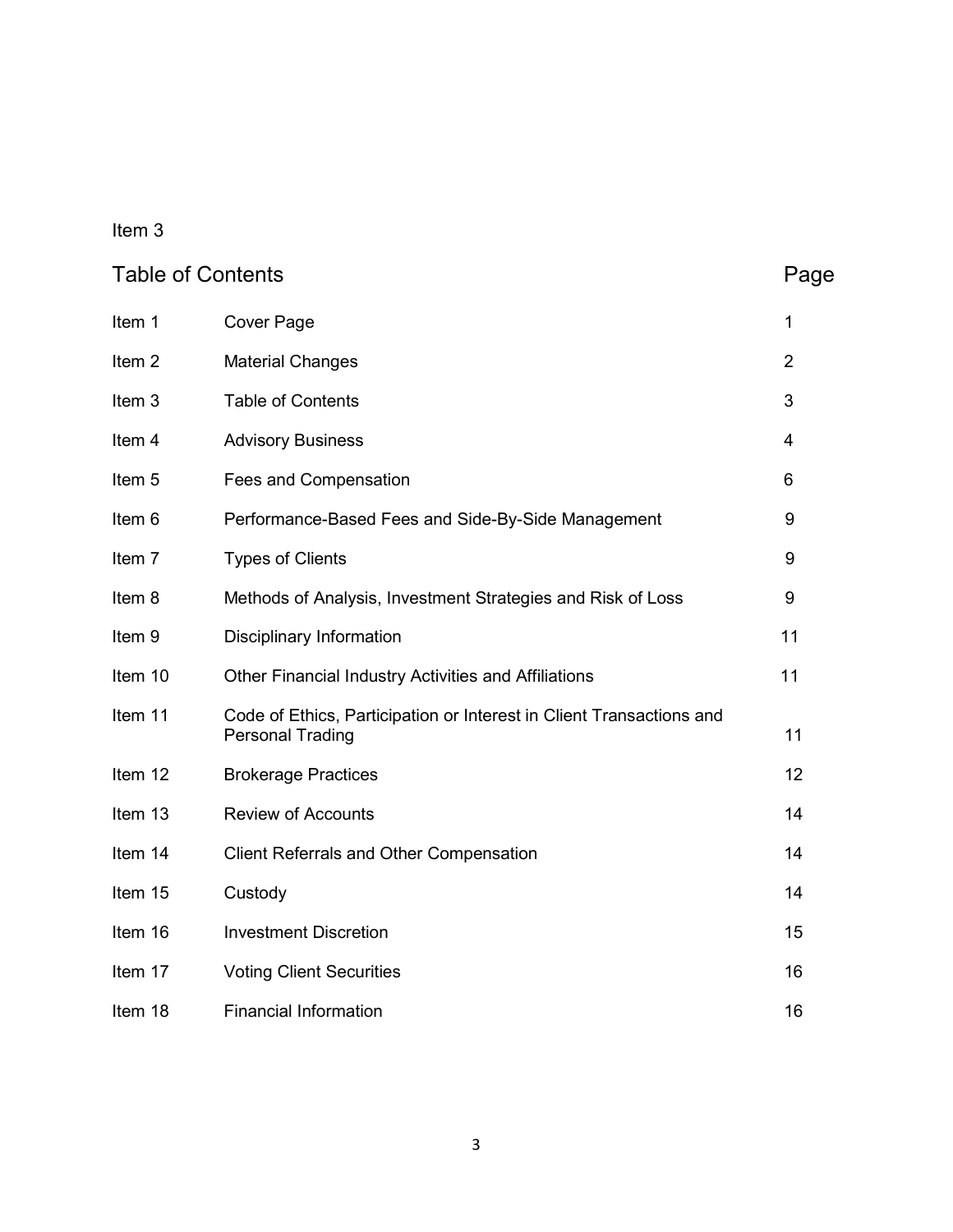## Item 4 Advisory Business

EagleClaw Capital Management, LLC ("EagleClaw") is an SEC-registered, independent investment advisory firm founded in 2005 and located in Boston, Massachusetts. Mr. David W. Donahue, Jr. is the principal owner of EagleClaw.

EagleClaw concentrates its efforts on working with families and individuals, as well as not-for-profits and endowments. Staying focused allows us to give each of our clients the attention they require and to work with them to make the choices necessary to create the future they desire. We build portfolios comprised of individual securities (both stocks and bonds) and pride ourselves on the broad, enduring relationships we share with our clients. We understand that money is not an end in itself but a means to an end. We have a well-defined process we use with our clients to identify what their real aspirations are and to determine the tradeoffs they are willing to make to get there. The path toward the "ideal" life is carefully monitored and updated within the context of an "acceptable" outcome.

Our investment philosophy incorporates fundamental analysis with a technical overlay, and emphasizes a non-consensus contrarian style. We focus on:

- 1. Buying good businesses
	- Dominant market share
	- Recurring revenue streams
	- Well-managed
- 2. Invest with a two- to five-year time horizon
	- Act as a business owner, not a stock trader
	- Look for catalysts to increase the valuation
- 3. Powerful earnings growth
	- Strong balance sheet
	- Look in all market capitalizations
	- Take a contrarian view
- 4. Consider the impact of taxes
	- Capital gains taxes are one of several factors considered
	- Tax rates are an important component of any income stream
- 5. Portfolio diversification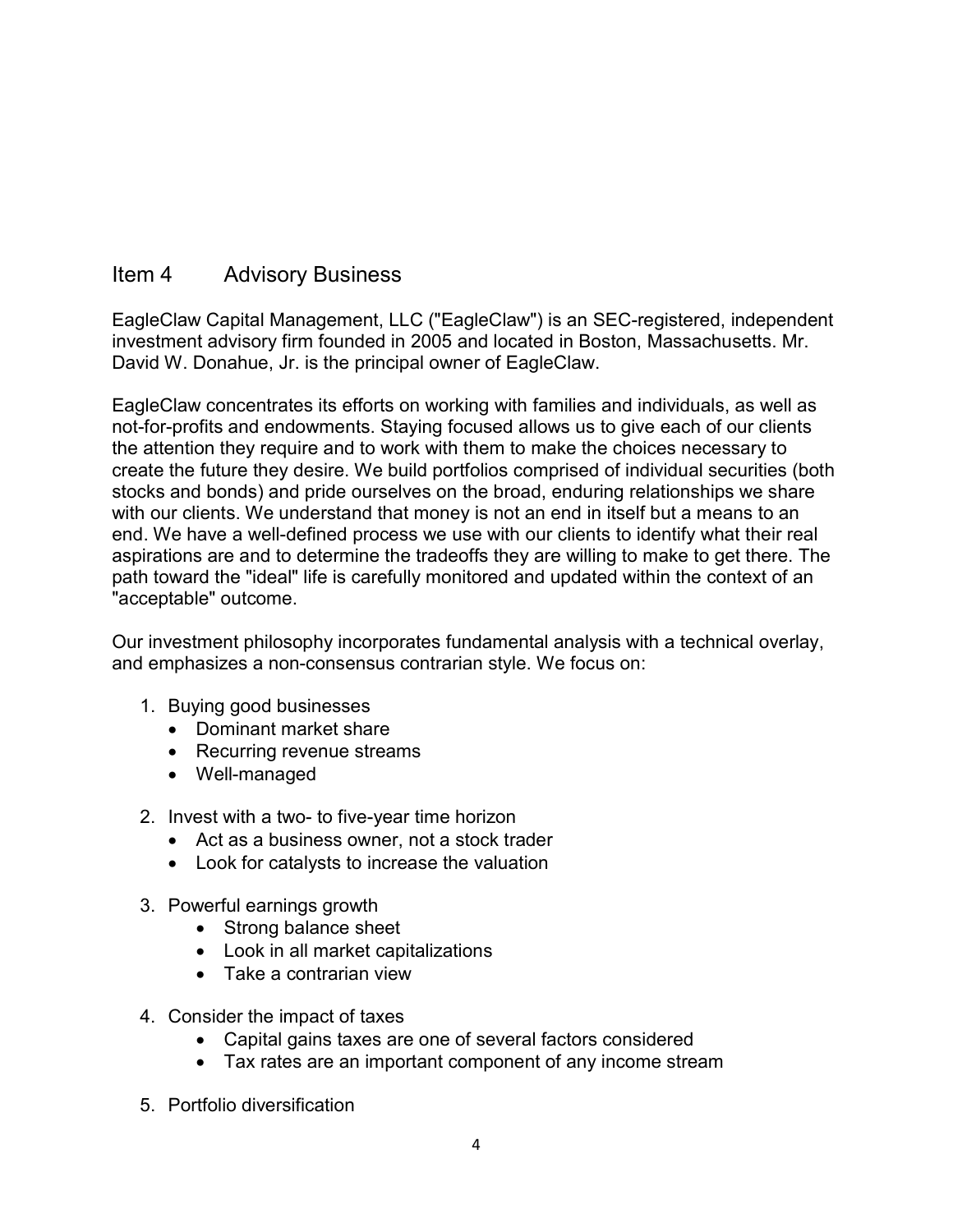• Ample diversification, not over diversification

### PORTFOLIO ADVISORY SERVICES (PAS)

In EagleClaw's Portfolio Advisory Services (PAS), the firm manages client accounts on a discretionary or nondiscretionary basis.

EagleClaw clients complete an Account Form for the purpose of determining the client's investment needs, objectives, and risk tolerances. The client's personal financial information forms the basis of the investment strategy recommended by EagleClaw. For example, clients with a long-term investment view and who are interested in capital appreciation will need a strategy that is different from an investor with a short-term investment view and who is interested in generating income. Accordingly, EagleClaw uses a wide variety of investments, including equity (large-cap, mid-cap, small-cap, and all-market capitalization portfolios), debt securities of various kinds (including high yield bonds), and investment company securities. Such investment company securities are generally placed with no associated sales charge; however, investment company securities that have been transferred into the program may have been purchased with a sales charge prior to the establishment of the client's respective portfolio. Such securities should have been held at least 12 months prior to their inclusion in the client PAS portfolio. Initial public offerings will not be offered in PAS accounts.

Our investment recommendations are not limited to any specific product or service offered by a broker-dealer or insurance company and will generally include advice regarding the following securities:

- Exchange-listed securities
- Securities traded over-the-counter
- Foreign issues
- Warrants
- Corporate debt securities (other than commercial paper)
- Commercial paper
- Certificates of deposit
- Municipal securities
- Mutual fund shares
- Exchange-Traded Funds
- United States government securities
- Option contracts on securities

Because some types of investments involve certain additional degrees of risk, they will only be purchased when consistent with the client's stated investment objectives, tolerance for risk, liquidity, and suitability.

Eagleclaw advisors may also use one or more third party so-called Wrap Fee programs sponsored by un-affiliated third party broker dealers / investment advisers as listed below to manage your assets. Programs available include the following (as of the date of this Part 2A Brochure) and are available on a fee-only basis: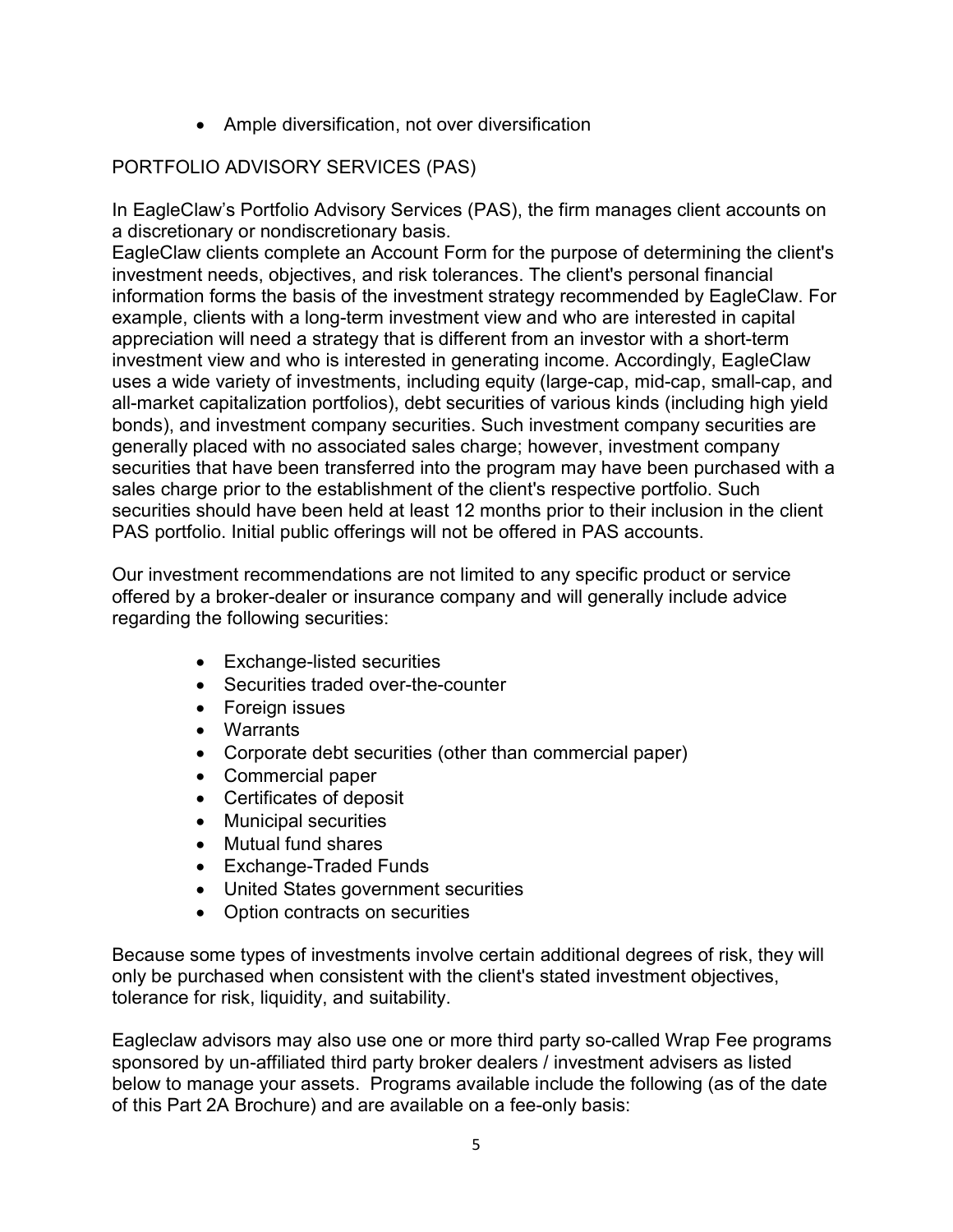| Wrap Fee Program Name                                                                                                                                                                                                                  | Sponsor                                                                                             |
|----------------------------------------------------------------------------------------------------------------------------------------------------------------------------------------------------------------------------------------|-----------------------------------------------------------------------------------------------------|
| Separately Managed Account Programs<br>offered through RBC Correspondent<br>Services are listed below:<br><b>RBC Advisor</b><br>$\bullet$<br><b>RBC Unified Portfolios</b><br>$\bullet$<br><b>RBC Consulting Services</b><br>$\bullet$ | RBC Capital Markets ("RBC CM"), a<br>securities broker dealer registered with the<br>SEC and FINRA. |

Please see the Part 2A, Brochure Supplement that we provide to you for each of these programs (the so-called Wrap Fee Disclosure Brochure). This Brochure identifies all relevant fees, expenses and other charges (and how the program works) to you.

#### SUB-ADVISER ACCOUNTS

Eagleclaw's Advisory Services can also be accessed through separately managed account/sub-adviser programs. Under these programs, an adviser has a contract with its client to perform services as an investment manager and possibly custodian services. The adviser, in turn, establishes a contract with Eagleclaw to provide advisory services to the adviser's client. Eagleclaw establishes a contract with the adviser on the client's behalf. Eagleclaw may from time-to- time establish other such relationships. The advisers that have contracted with Eagleclaw include:

#### CJ Gilbert Financial, LLC

Eagleclaw acts as sub-advisor on these accounts and transactions are executed by Eagleclaw as authorized by the program provider at their chosen.

#### ASSETS UNDER MANAGEMENT

As of June 30, 2021, EagleClaw had \$490,793,903 in customer assets under management, all of which are managed on a discretionary basis.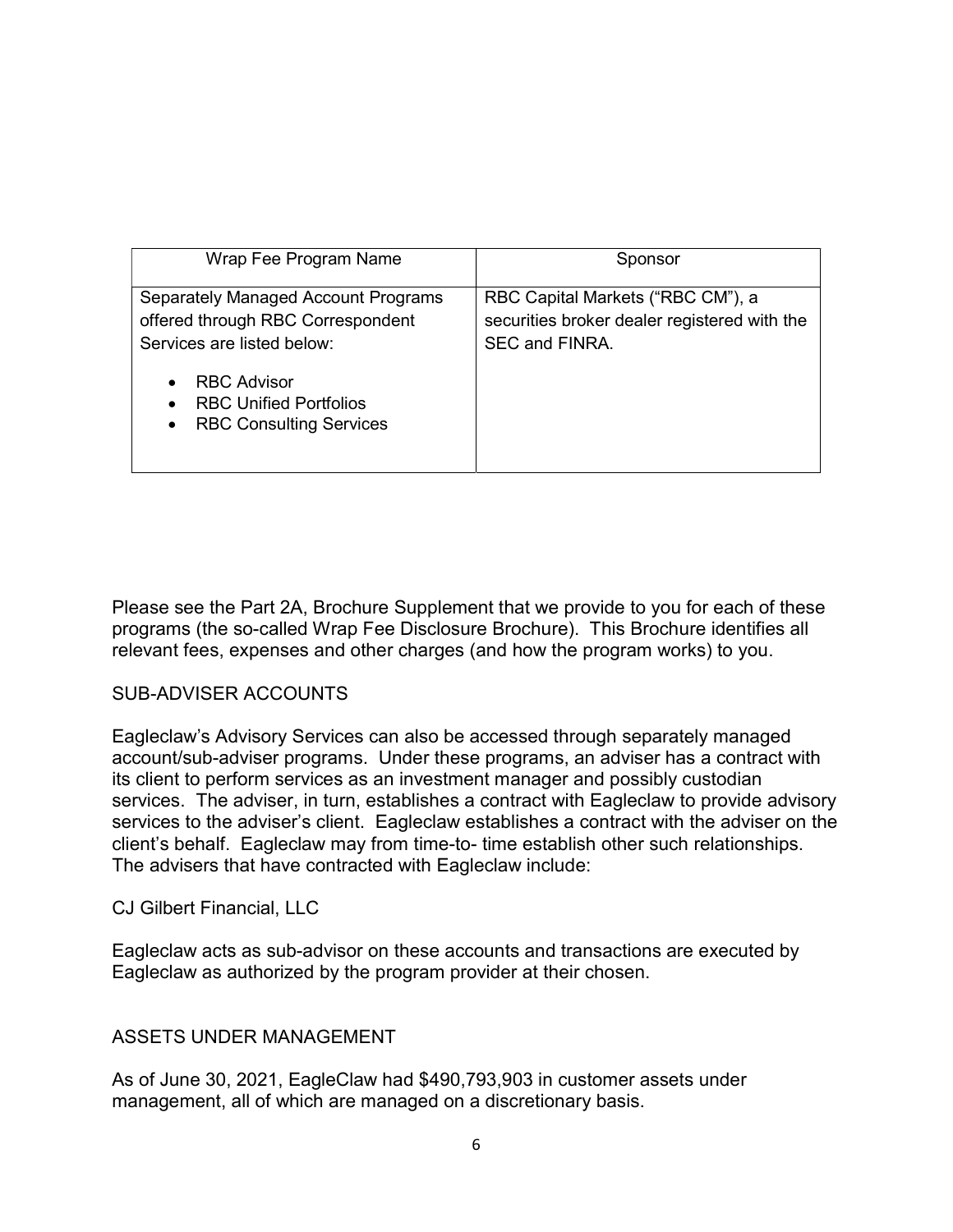## Item 5 Fees and Compensation

#### MANAGEMENT FEE

PAS accounts are charged an advisory fee at the annual rate set forth in the table below based upon a percentage of the assets in the account. These fees are billed on a quarterly basis in advance.

Assets under Management Annual Fee Guideline (refer to your PAS agreement for your actual fee).

| $$2,000,000 - $5,000,000$ 1.00%  |  |
|----------------------------------|--|
| \$5.000.000 - \$10.000,000 0.75% |  |
| \$10,000,000 and above 0.50%     |  |

The Advisor may deviate from the above mentioned ranges depending on client circumstances (account size, complexity, relationship to other accounts, investment strategy employed, service requirements, and other circumstances that may arise).

Generally, EagleClaw maintains a relationship minimum of \$350,000.00 per client household. In situations where the relationship minimum declines below this amount, EagleClaw reserves the right to terminate the PAS agreement.

The initial fee will be due in full once an account is approved for the program. The fee will be prorated to cover the period from that date through the end of the current full calendar quarter. Thereafter, the fee will be based on the account value on the last business day of the preceding quarter, will be due the following business day, and will cover that next calendar quarter. In computing the market value of any security or other investment in customer accounts, each security listed on a national exchange shall be valued as of the valuation date at the closing price on the principal exchange on which it is traded. Any other security or investment shall be valued in a manner determined in good faith by EagleClaw to reflect fair market value. Additional assets deposited in an account within a billing cycle will be charged a pro rata fee based upon the number of days remaining in the billing period. The client will also pay a \$2.00 per trade transaction fee that will be disclosed on each trade confirmation. This transaction fee does not apply to qualified retirement accounts.

Within PAS accounts, any 12b-1 fees received by EagleClaw or its affiliates will be credited back.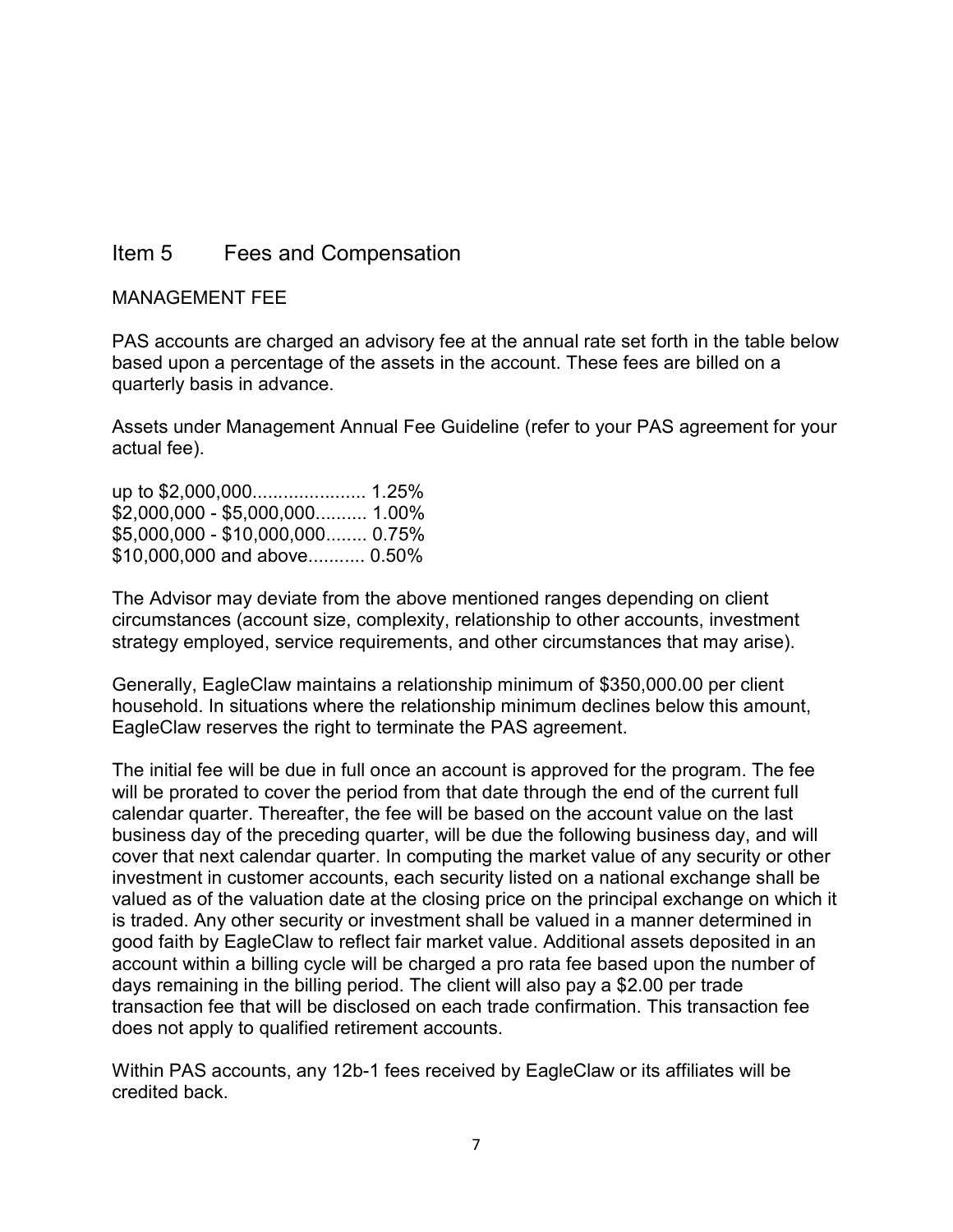Either party may terminate the Investment Advisory Agreement at any time without penalty. Upon termination, the client will receive a refund for a pro-rated portion of the prepaid management fee. If a client chooses to terminate the agreement within five business days of signing, the client will be entitled to a full refund.

The management fee charged by EagleClaw fee covers EagleClaw's advisory fee, custodial fees, and related service fees. These fees do not include charges to your account for services not included herein such as retirement, trust, cash management services, wire transfer charges, foreign securities, ACAT transfer fees, legal items, transfer and ship securities, exchange and SEC transaction fees, transfer taxes, and transaction fees. EagleClaw may, however, at its discretion, also waive or absorb these fees.

Clients should consider that depending upon the management fee charged, the amount of portfolio activity in the client's account, the value of custodial and other services which are provided under the arrangement, and other factors, the annual fee may or may not exceed the aggregate cost of such services if they were to be provided separately.

#### ADDITIONAL INFORMATION ABOUT FEES

The management fee charged may exceed those of other broker-dealers and/or investment advisors. To the extent that fees charged are negotiable, they may differ from client to client based upon a number of factors. Such factors include, but are not limited to, the type and size of account, the historical and/or expected size or number of transactions for the account, and the number and range of supplemental advisory- and client-related services to be provided.

All fees paid to EagleClaw for investment advisory services are separate and distinct from the fees and expenses charged by mutual funds, including money market funds, to their shareholders. These fees and expenses are described in each fund's prospectus. These fees will generally include a management fee and other fund expenses. Accordingly, the client should review both the fees charged by the funds and the fees charged by EagleClaw to fully understand the total amount of fees to be paid by the client and to thereby evaluate the advisory services being provided.

Clients wishing to participate in the PAS program described in this brochure must sign an investment advisory contract. The contract will specify the fees and costs of the program to the client and the manner in which such fees will be charged and collected. EagleClaw may not assign any client advisory contracts to a third party without the client's consent.

The fee charged is calculated as described above and is not charged on the basis of a share of capital gains upon or capital appreciation of the funds or any portion of the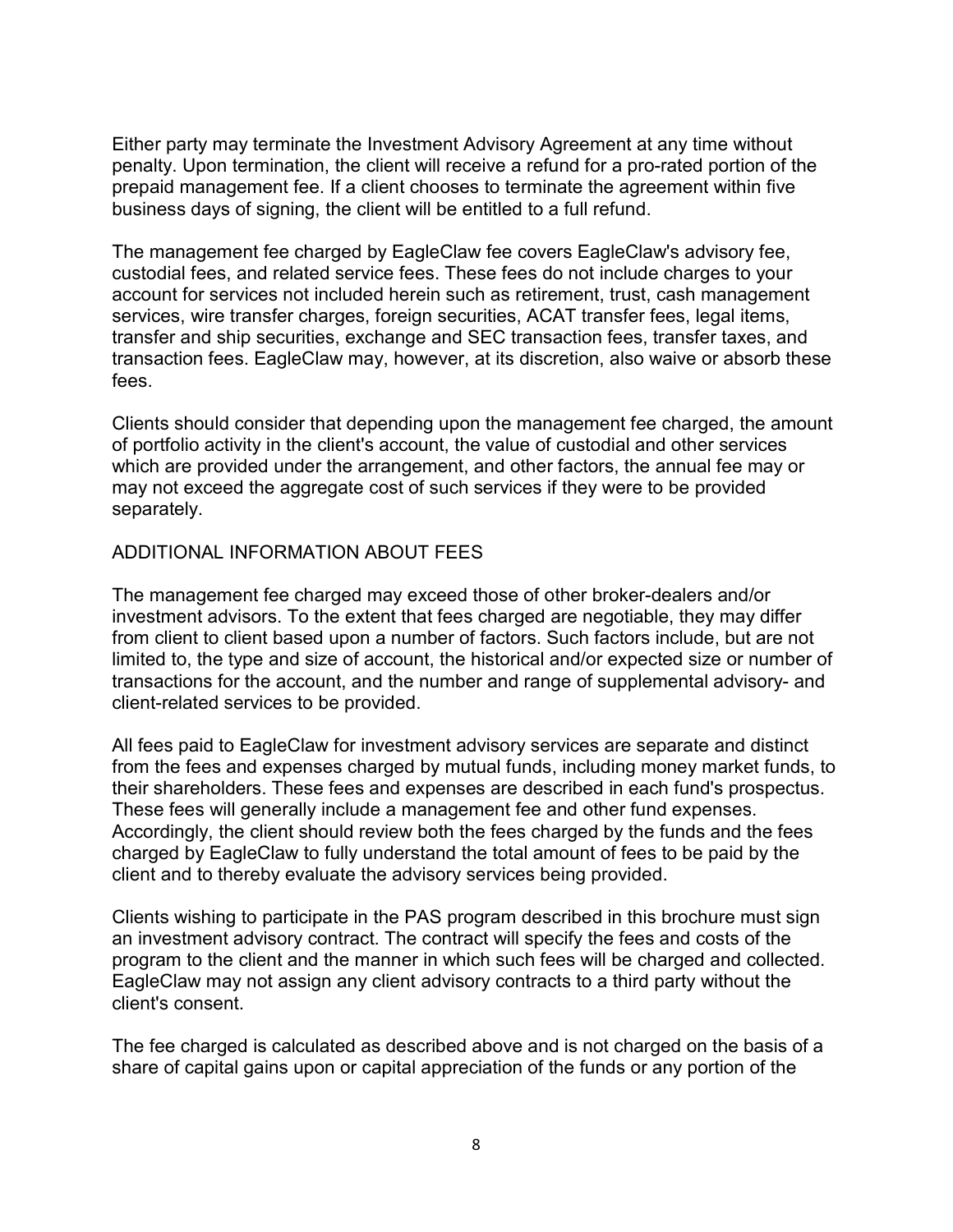funds of an advisory client, pursuant to Section 205(a)(1) of the Investment Advisers Act of 1940, as amended (hereinafter IA Act).

For California Residents: Subsection (j) of Rule 260.238 of the California Code of Regulations requires that all investment advisers disclose to their advisory clients that lower fees for comparable services may be available from other sources.

For Massachusetts Residents: Massachusetts General Law Section 203A requires disclosure that information about the disciplinary history and the registration of EagleClaw and its associated persons may be obtained by contacting the Public Reference Branch of the SEC at 202.942.8090, or by contacting the Massachusetts Securities Division at One Ashburton Place, 17th Floor, Boston, MA 02108 or at 617.727.3548.

## Item 6 Performance-Based Fees and Side-By-Side Management

EagleClaw does not charge performance-based fees.

## Item 7 Types of Clients

EagleClaw provides advisory services to the following types of clients:

- Individuals
- Pension and profit sharing plans
- Trusts, estates, or charitable organizations
- Corporations or business entities other than those listed above

## Item 8 Methods of Analysis, Investment Strategies and Risk of Loss

### METHODS OF ANALYSIS

We use the following methods of analysis in formulating our investment advice and/or managing client assets:

Fundamental Analysis: We attempt to measure the intrinsic value of a security by looking at economic and financial factors (including the overall economy, industry conditions, and the financial condition and management of the company itself) to determine if the company is underpriced (indicating it may be a good time to buy) or overpriced (indicating it may be time to sell).

Fundamental analysis does not attempt to anticipate market movements. This presents a potential risk, as the price of a security can move up or down along with the overall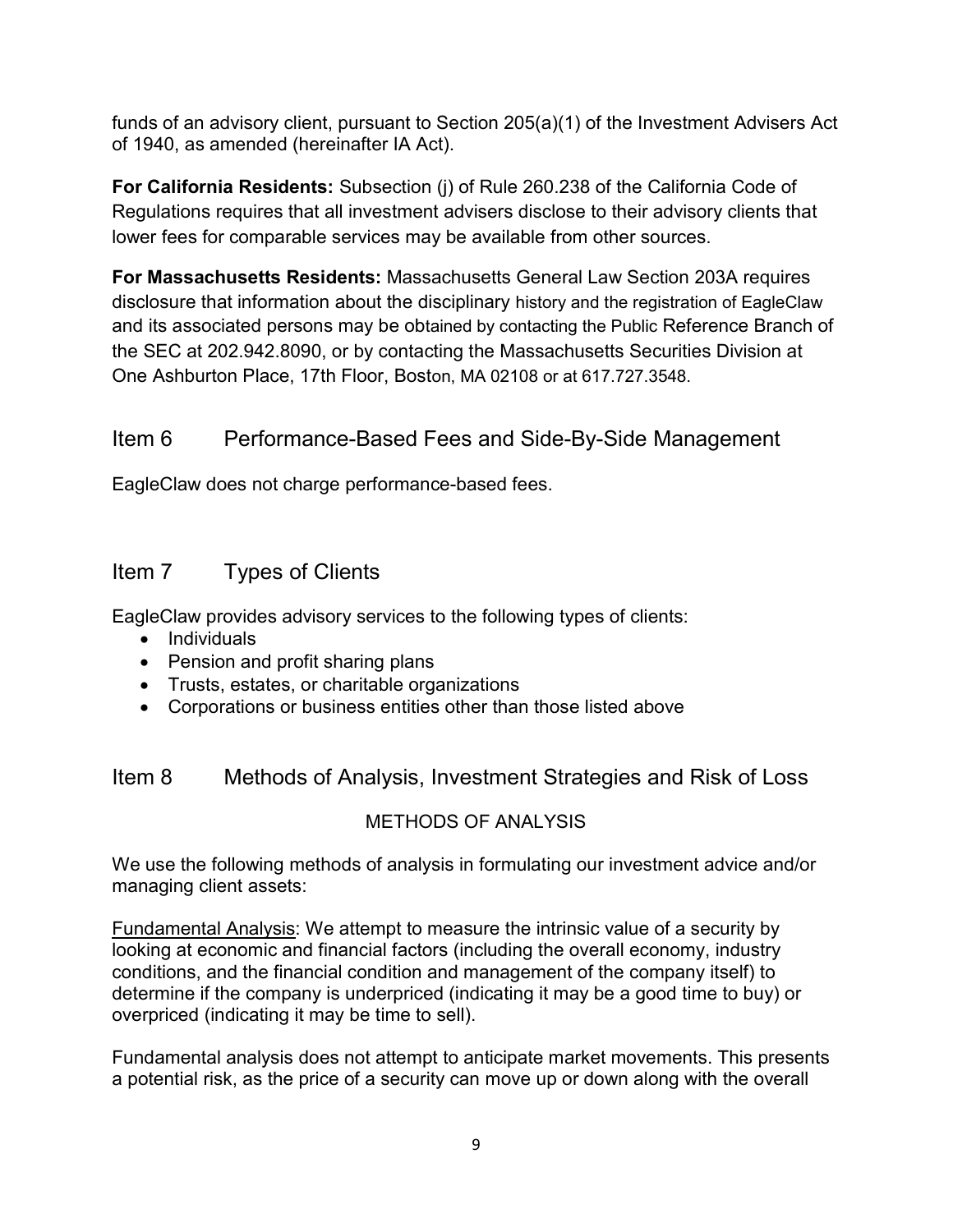market regardless of the economic and financial factors considered in evaluating the stock.

Technical Analysis: We analyze past market movements and apply that analysis to the present in an attempt to recognize recurring patterns of investor behavior and potentially predict future price movement.

Technical analysis does not consider the underlying financial condition of a company. This presents a risk in that a poorly-managed or financially unsound company may underperform regardless of market movement.

### INVESTMENT STRATEGIES

We use the following strategy(ies) in managing client accounts, provided that such strategy(ies) are appropriate to the needs of the client and consistent with the client's investment objectives, risk tolerance, and time horizons, among other considerations:

Long-term purchases: we purchase securities with the idea of holding them in the client's account for a year or longer. Typically, we employ this strategy when:

- we believe the securities to be currently undervalued, and/or
- we want exposure to a particular asset class over time, regardless of the current projection for this class.

A risk in a long-term purchase strategy is that by holding the security for this length of time, we may not take advantage of short-term gains that could be profitable to a client. Moreover, if our predictions are incorrect, a security may decline sharply in value before we make the decision to sell.

Short-term purchases: when utilizing this strategy, we purchase securities with the idea of selling them within a relatively short time (typically a year or less). We do this in an attempt to take advantage of conditions that we believe will soon result in a price swing in the securities we purchase.

Option writing: we may use options as an investment strategy. An option is a contract that gives the buyer the right, but not the obligation, to buy or sell an asset (such as a share of stock) at a specific price on or before a certain date. An option, just like a stock or bond, is a security. An option is also a derivative, because it derives its value from an underlying asset.

The two types of options are calls and puts:

- A call gives us the right to buy an asset at a certain price within a specific period of time. We will buy a call if we have determined that the stock will increase substantially before the option expires.
- A put gives us, the holder, the right to sell an asset at a certain price within a specific period of time. We will buy a put if we have determined that the price of the stock will fall before the option expires.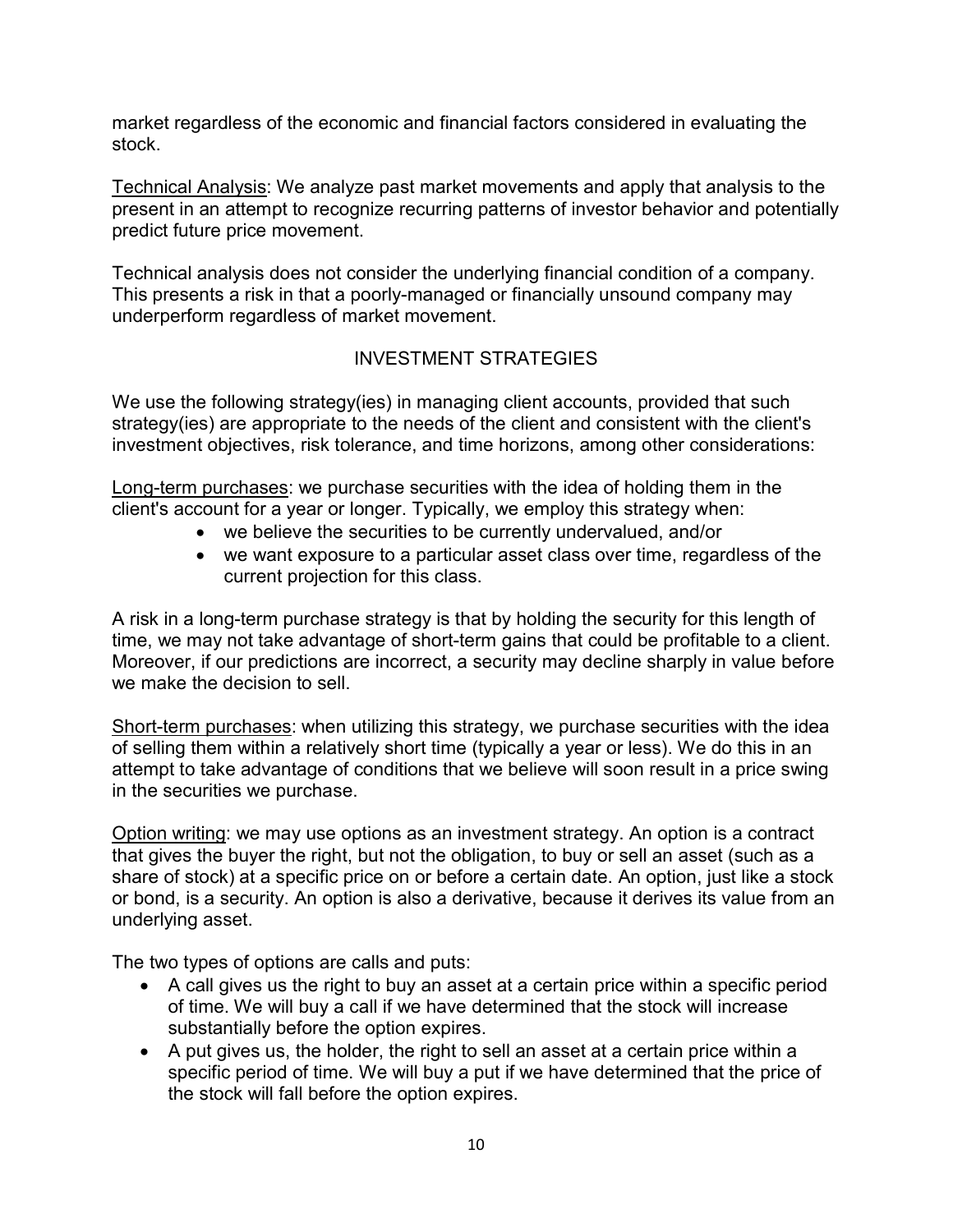We use "covered calls", in which we sell an option on security you own. In this strategy, you receive a fee for making the option available, and the person purchasing the option has the right to buy the security from you at an agreed-upon price.

We may also purchase "protective puts", in which the client pays a premium for the ability to sell the underlying security at a specific price if the security loses market value.

Margin transactions: 'Buying on margin' is borrowed money that is used to purchase securities. Buying on margin refers to the initial or down payment made to the broker for the asset being purchased. The collateral for the funds being borrowed is the marginable securities in the investor's account. Before buying on margin, an investor needs to open a margin account with the broker. In the U.S., the amount of margin that must be paid for a security is regulated by the Federal Reserve Board.

### Item 9 Disciplinary Information

We are required to disclose any legal or disciplinary events that are material to a client's or prospective client's evaluation of our advisory business or the integrity of our management.

Our firm and our management personnel have no reportable disciplinary events to disclose.

#### Item 10 Other Financial Industry Activities and Affiliations

EagleClaw is affiliated with Moors & Cabot, Inc.

Our investment advisor representatives are also registered representatives with Moors & Cabot, Inc.

EagleClaw uses Moors & Cabot's clearing firm, RBC Correspondent Services to hold all client accounts.

Moors & Cabot and Eagleclaw have entered into an agreement under which Moors & Cabot pays certain business expenses for Eagleclaw in exchange for a percentage of advisory fees received from Eagleclaw. In return, Eagleclaw recommends and uses Moors & Cabot as the broker dealer for transactions in Eagleclaw advisory accounts. Finally, Moors & Cabot receives compensation from its clearing broker, RBC, on cash balances that Eagleclaw clients place in the RBC insured deposit program. For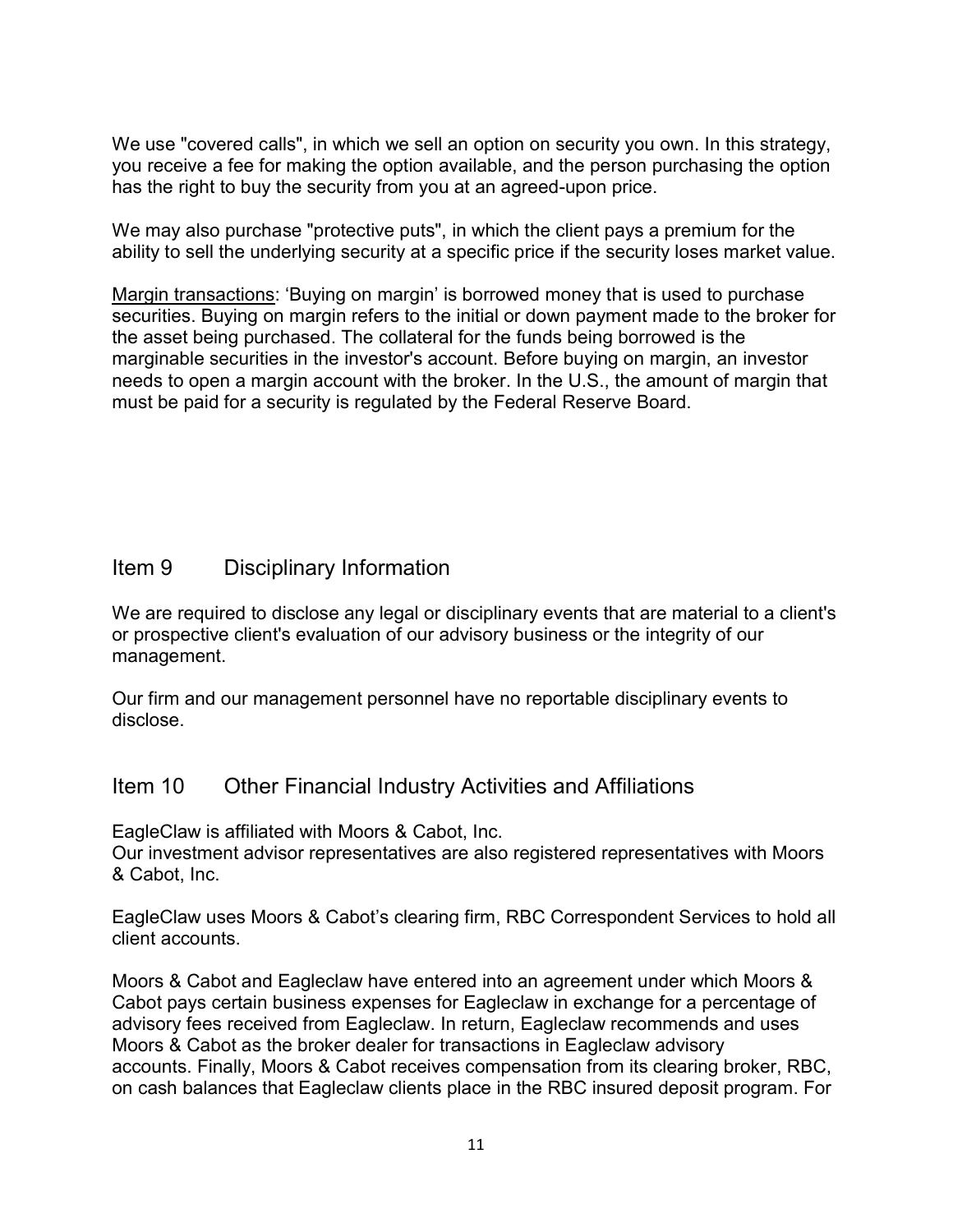more detail on revenue sharing and Moors & Cabot's relationship with RBC, please see Item 14.

## Item 11 Code of Ethics, Participation or Interest in Client Transactions and Personal Trading

EagleClaw has adopted a Code of Ethics which provides for a high ethical standard of conduct for all EagleClaw's professionals and employees, compliance with federal securities laws, and policies and procedures for the reporting of certain personal securities transactions on a quarterly basis and initial and annual security holdings by EagleClaw's professionals and employees. Among other things, EagleClaw's Code of Ethics also requires the prior approval of any IPO and private placement investments, supervisory reviews, enforcement, and recordkeeping. A copy of EagleClaw's Code of Ethics is available to EagleClaw's advisory clients upon written request to the Compliance Officer at EagleClaw's principal office address.

Although EagleClaw further utilizes Moors & Cabot's brokerage services for client transactions in the PAS program, EagleClaw and its registered persons do not receive separate commission compensation for such transactions. Advisory clients in the PAS fee program are not charged commissions. EagleClaw pays to Moors & Cabot a portion of the total annual fee for each client account. This fee does not depend on the number of transactions in client account, but, rather, is a percentage of the total account fee.

## Item 12 Brokerage Practice

All of EagleClaw's PAS advisory clients must select Moors & Cabot, Inc. as the broker/dealer of record for their accounts. Moors & Cabot maintains a clearing relationship for the execution of client transactions with RBC.

#### Best Execution

EagleClaw will block trades where possible and when advantageous to clients. This blocking of trades permits the trading of aggregate blocks of securities composed of assets from multiple client accounts.

A number of factors are utilized by EagleClaw in analyzing overall trade execution quality. Such factors include:

- The nature of the securities being purchased or sold;
- Access to market participants, which may be limited due to thin trading activity for a particular security;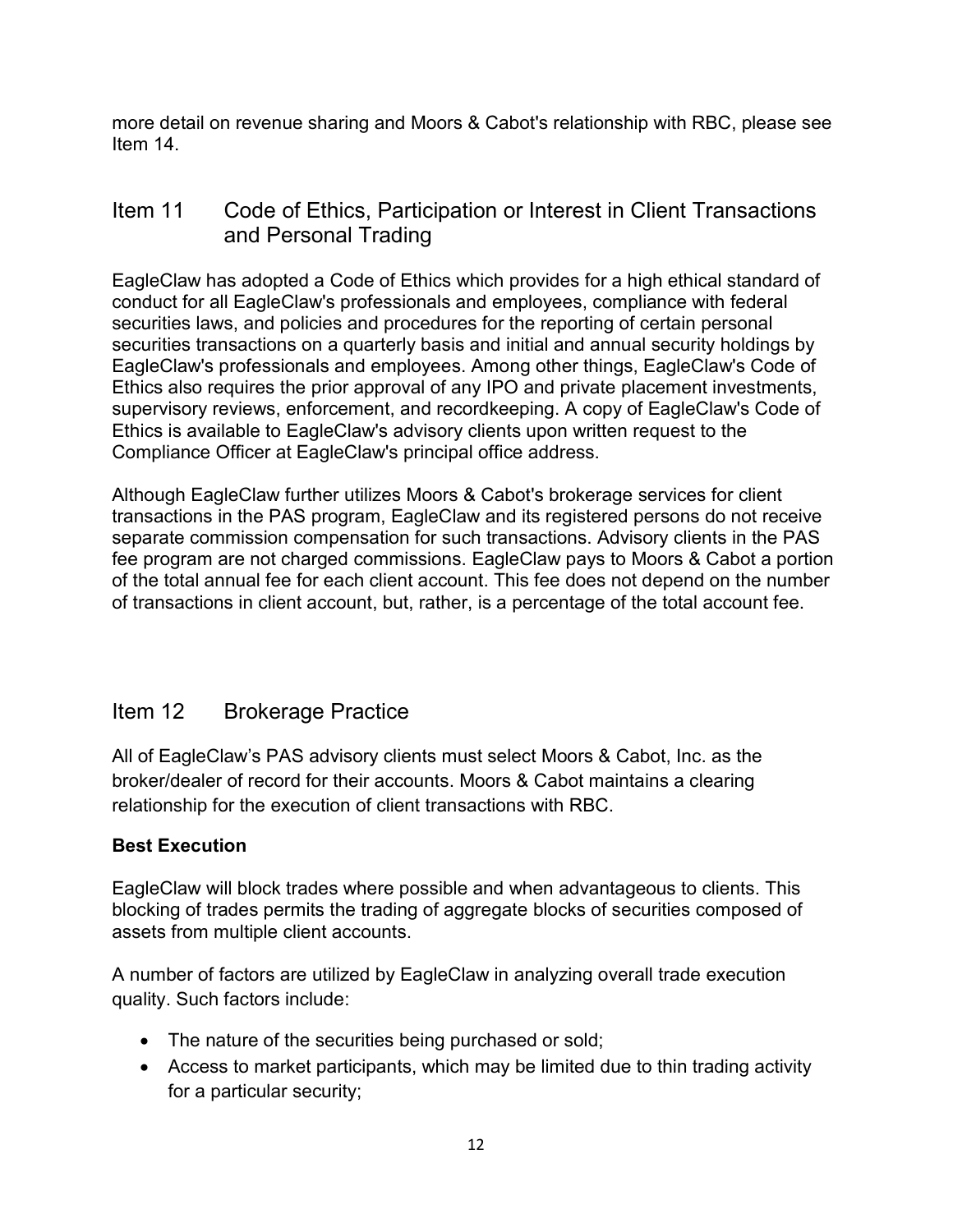- The size of the transaction;
- The speed of the transaction;
- The size of the spread;
- The ability to obtain price improvement;
- The desired timing of the transaction;
- The activity existing and anticipated in the market for the particular security; and
- The execution, clearance, and settlement capabilities of the executing broker/dealer.

Block trading may allow us to execute equity trades in a timelier, more equitable manner at an average share price. EagleClaw's block trading policy and procedures are as follows:

- 1) Transactions for any client account may not be aggregated for execution if the practice is prohibited by or inconsistent with the client's advisory agreement with EagleClaw or our firm's order allocation policy.
- 2) The trading desk, in concert with the portfolio manager, must determine that the purchase or sale of the particular security involved is appropriate for the client and consistent with the client's investment objectives and with any investment guidelines or restrictions applicable to the client's account.
- 3) The portfolio manager must reasonably believe that the order aggregation will benefit and will enable EagleClaw to seek best execution for each client participating in the aggregated order. This requires a good faith judgment at the time the order is placed for the execution. It does not mean that the determination made in advance of the transaction must always prove to have been correct in the light of a "20-20 hindsight" perspective. Best execution includes the duty to seek the best quality of execution, as well as the best net price.
- 4) Prior to entry of an aggregated order, a written order ticket must be completed which identifies each client account participating in the order and the proposed allocation of the order, upon completion, to those clients.
- 5) If the order cannot be executed in full at the same price or time, the securities actually purchased or sold by the close of each business day must be allocated pro rata among the participating client accounts in accordance with the initial order ticket or other written statement of allocation. However, adjustments to this pro rata allocation may be made to participating client accounts in accordance with the initial order ticket or other written statement of allocation. Furthermore, adjustments to this pro rata allocation may be made to avoid having odd amounts of shares held in any client account or to avoid excessive ticket charges in smaller accounts.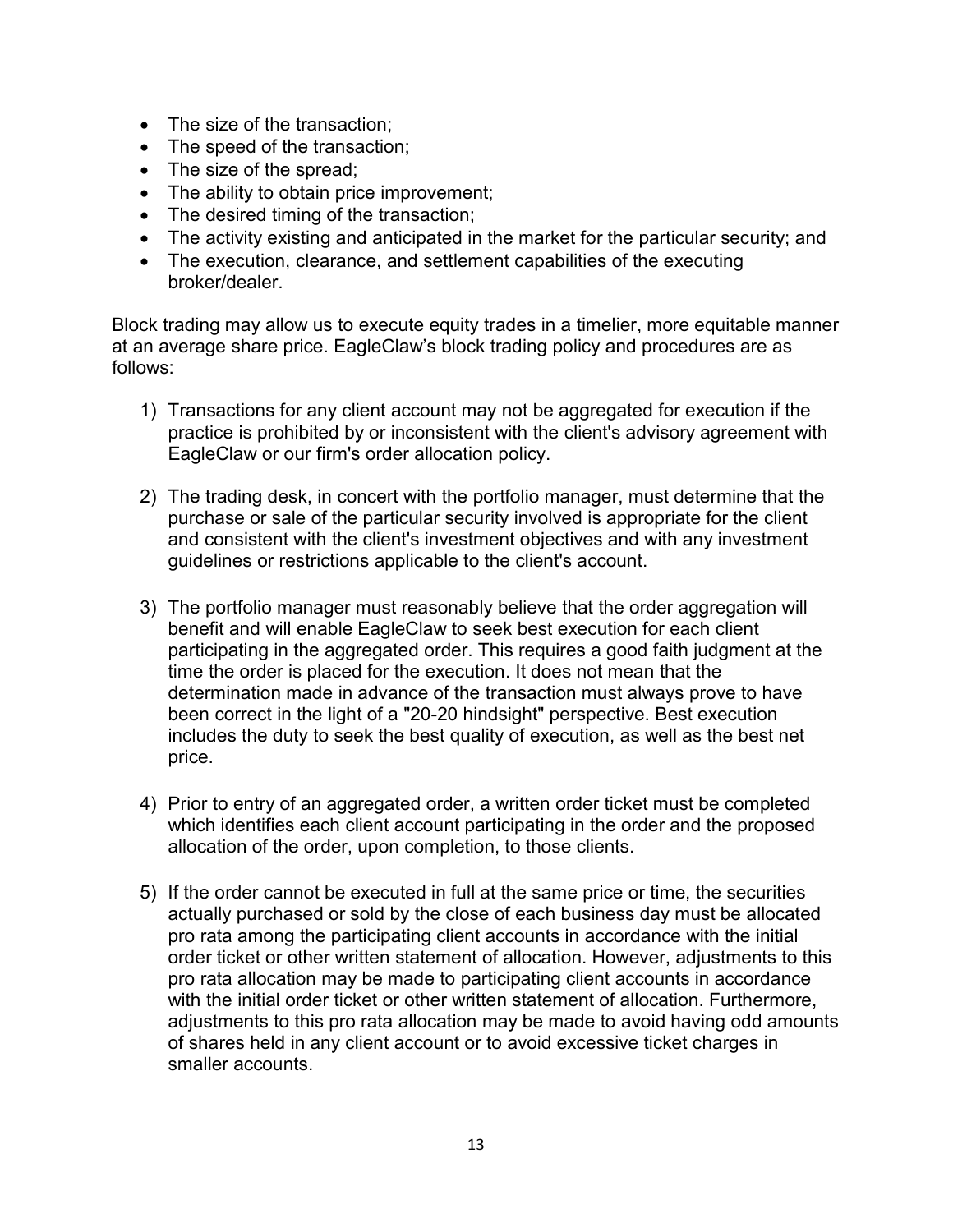- 6) Generally, each client that participates in the aggregated order must do so at the average price for all separate transactions made to fill the order.
- 7) If the order will be allocated in a manner other than that stated in the initial statement of allocation, a written explanation of the change must be provided to and approved by the Chief Compliance Officer no later than the morning following the execution of the aggregate trade.
- 8) EagleClaw's client account records separately reflect, for each account in which the aggregated transaction occurred, the securities which are held by, and bought and sold for, that account.
- 9) Funds and securities for aggregated orders are clearly identified on EagleClaw's records and to the broker-dealers or other intermediaries handling the transactions by the appropriate account numbers for each participating client.
- 10) No client or account will be favored over another.

Notes: Employees participating in the block trade will never get a higher price (when selling) or a lower price (when buying) than the client. All trades are cross-checked the following day to ensure proper execution. If a client did receive a different price than another client, the problem is corrected to give each client the average price.

#### Item 13 Review of Accounts

#### PORTFOLIO ADVISORY SERVICES

The underlying securities within Portfolio Management Services accounts are continuously monitored. Client accounts are further reviewed based on client profiles on at least an annual basis. Clients are requested to inform EagleClaw of any changes in their personal financial information, and EagleClaw will contact clients at least annually to review such information. Accounts are reviewed by David W. Donahue, Jr. Accounts are reviewed in the context of each client's stated investment objectives and guidelines. More frequent reviews may be triggered by material changes in variables, such as the client's individual circumstances or the market, political, or economic environment.

PAS clients are provided trade confirmations of transactions and monthly account statements in any month in which there is activity. In addition, EagleClaw provides quarterly reviews that describe client's asset allocation and account performance. EagleClaw also provides clients with a quarterly investment letter.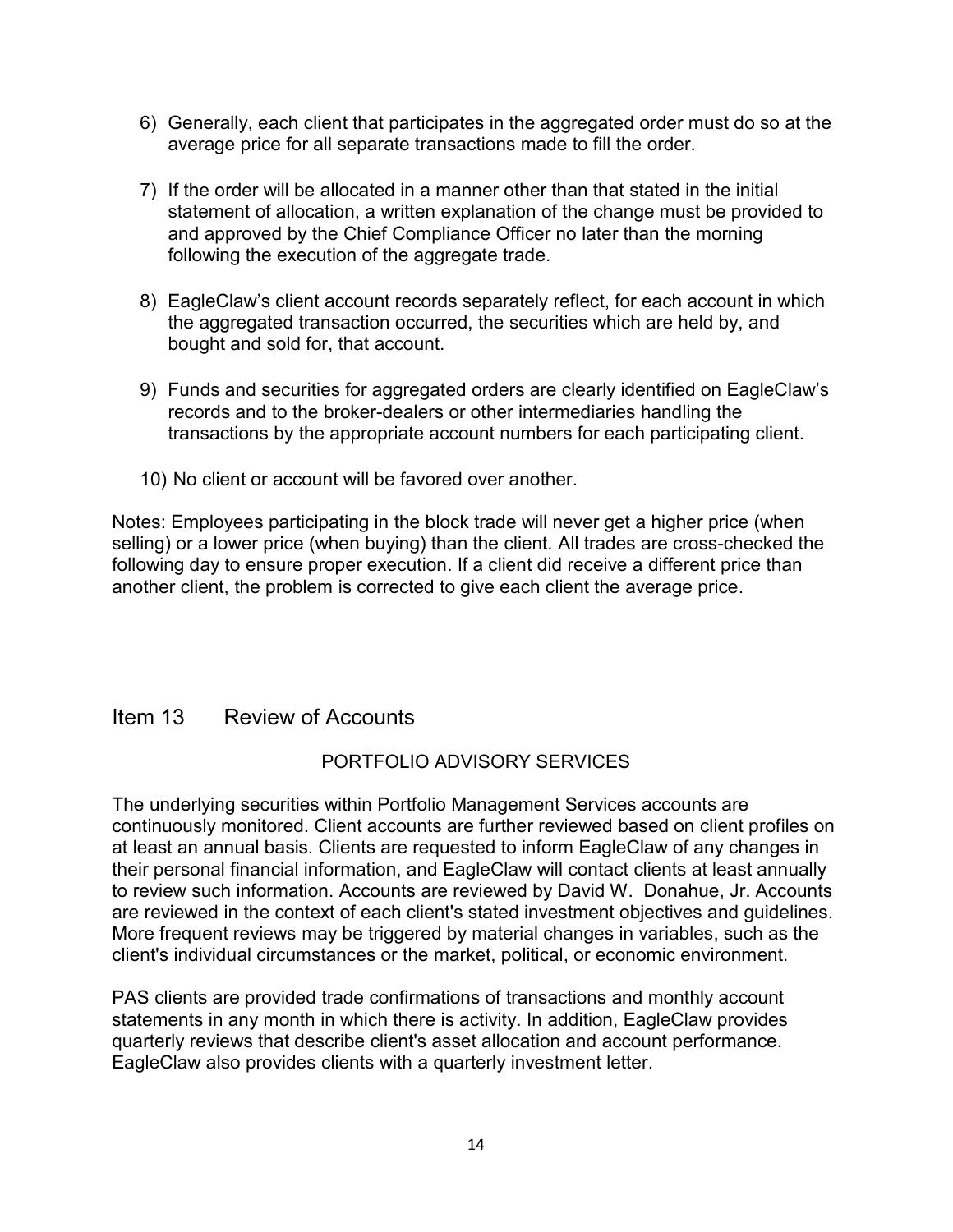### Item 14 Client Referrals and Other Compensation

It is EagleClaw's policy not to engage solicitors or to pay related or non-related persons for referring potential clients to our firm.

It is EagleClaw's policy not to accept or allow our related persons to accept any form of compensation, including cash, sales awards, or other prizes, from a non-client in conjunction with the advisory services we provide to our clients.

### Item 15 Custody

Generally, EagleClaw is deemed to have custody over client assets, as defined in SEC Rule 206(4)-2, only in so far as it is able to deduct advisory fees directly from our clients' accounts.

As stated above, all of EagleClaw's advisory clients must select Moors & Cabot, Inc. as the broker/dealer of record for their PSA accounts. Account custody services are provided by Moors & Cabot's clearing broker/dealer, RBC. EagleClaw's PSA advisory clients receive custodial account statements directly from RBC. Clients receiving EagleClaw's quarterly account review document should review them carefully against these statements.

### Item 16 Investment Discretion

For discretionary clients, EagleClaw requests that it be provided with written authority to determine which securities and the amounts of securities that are bought or sold. Any limitations on this discretionary authority shall be included in this written authority statement. Clients may change/amend these limitations as required. Such amendments shall be submitted in writing. EagleClaw's authority to purchase or sell securities for a discretionary account may be limited in accordance with any agreements entered between EagleClaw and the individual clients. Such limitations may by their very nature adversely impact the risk-reward level of a portfolio in order to gain a tax advantage or for the achievement of some other personal objective. It is the policy of the firm to honor such limitations absent extraordinary circumstances. The inclusion of such assets in a managed account may cause the client to incur management fees for a portion of their portfolio which is, in effect, not managed or not subject to the portfolio manager's discretion, expertise, and judgment as to the wisdom of holding such securities. The decision by a client to retain certain assets may have an adverse impact on the amount of risk assumed by the client and may hinder the EagleClaw's ability to properly manage the portfolio according to the stated objectives of the client.

Clients who do not grant EagleClaw discretionary authority to manage accounts may not be included in "blocked" trades (described below) and will often have their trades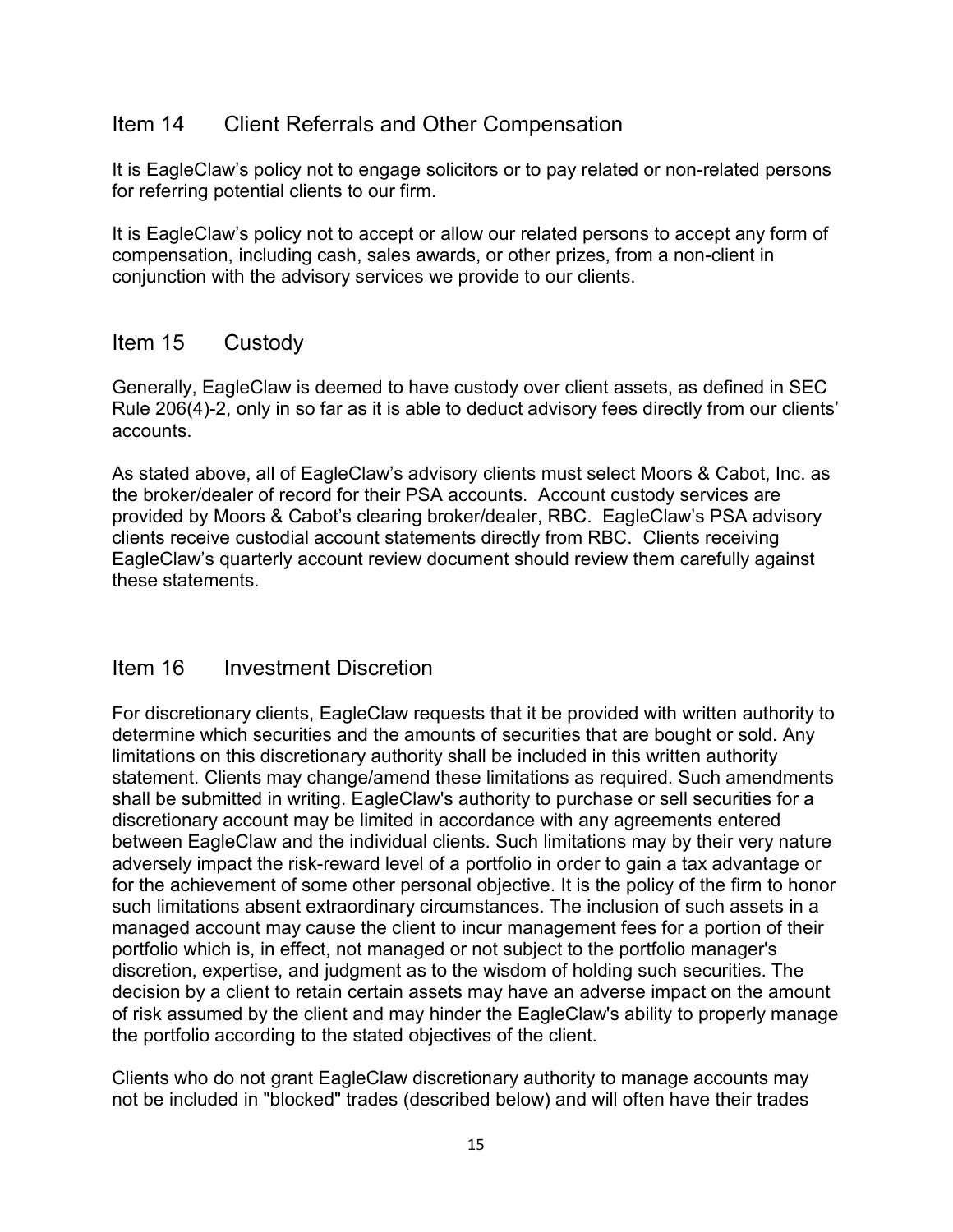executed only after the completion of trading for discretionary accounts. This limitation may result in nondiscretionary accounts receiving less favorable pricing of securities.

EagleClaw requests the discretion to select brokers for the processing of client transactions in the PAS program. EagleClaw generally finds it appropriate to utilize the execution services of Moors & Cabot, Inc. for the purchase and sale of securities for all managed client accounts, absent restrictions imposed by regulation or client concerns or designations. Moors & Cabot does reserve the right to utilize the transaction facilities of other broker-dealers at favorable prices and reasonable execution costs. The best net price, giving effect to commissions and other costs, is an important factor in this decision, but a number of other judgmental factors are also important. These include knowledge of commission rates generally available; the nature of the security being traded; the size and complexity of the transaction; confidentiality: and the execution, clearance, and settlement expertise of the parties. If a client trade is executed at another broker-dealer, clients may be charged a principal mark-up or mark-down by the contra-party broker-dealer.

EagleClaw does not engage in principal or agency cross transactions for managed accounts in the PAS program. In a principal transaction, a firm may buy or sell a security from its own account to an advisory client. In an agency cross transaction, a firm may act for two sides of a transaction and receive two commissions from both an advisory client and a brokerage client. Although such transactions could increase the ability to achieve best execution of client's securities transactions, principal and agency cross transactions create conflict of interests from which the firm has elected to refrain. Clients may elect a separate brokerage account for these types of transactions.

Transactions for advisory clients may be aggregated for execution purposes under appropriate circumstances. Aggregated securities may be allocated among advisory clients and their respective accounts on a pro rata basis depending upon the size of the transaction or some other equitable procedures adopted. In any case, the trade allocation procedure may result in certain clients paying higher or lower prices for securities than may otherwise have been obtained. If, however, a security is trading in a very volatile fashion or the market is "fast", it may be in the best interests of all parties to participate in order aggregation in order to obtain a timely and favorable execution. Eagleclaw associated persons do not include any personal trades in "blocked" client trades.

EagleClaw does not engage in the practice of providing so-called "soft dollars" arrangements using client commission dollars to purchase research.

### Item 17 Voting Client Securities

As a matter of firm policy, we do not vote proxies on behalf of clients. Therefore, although our firm may provide investment advisory services relative to client investment assets, clients maintain exclusive responsibility for directing the manner in which